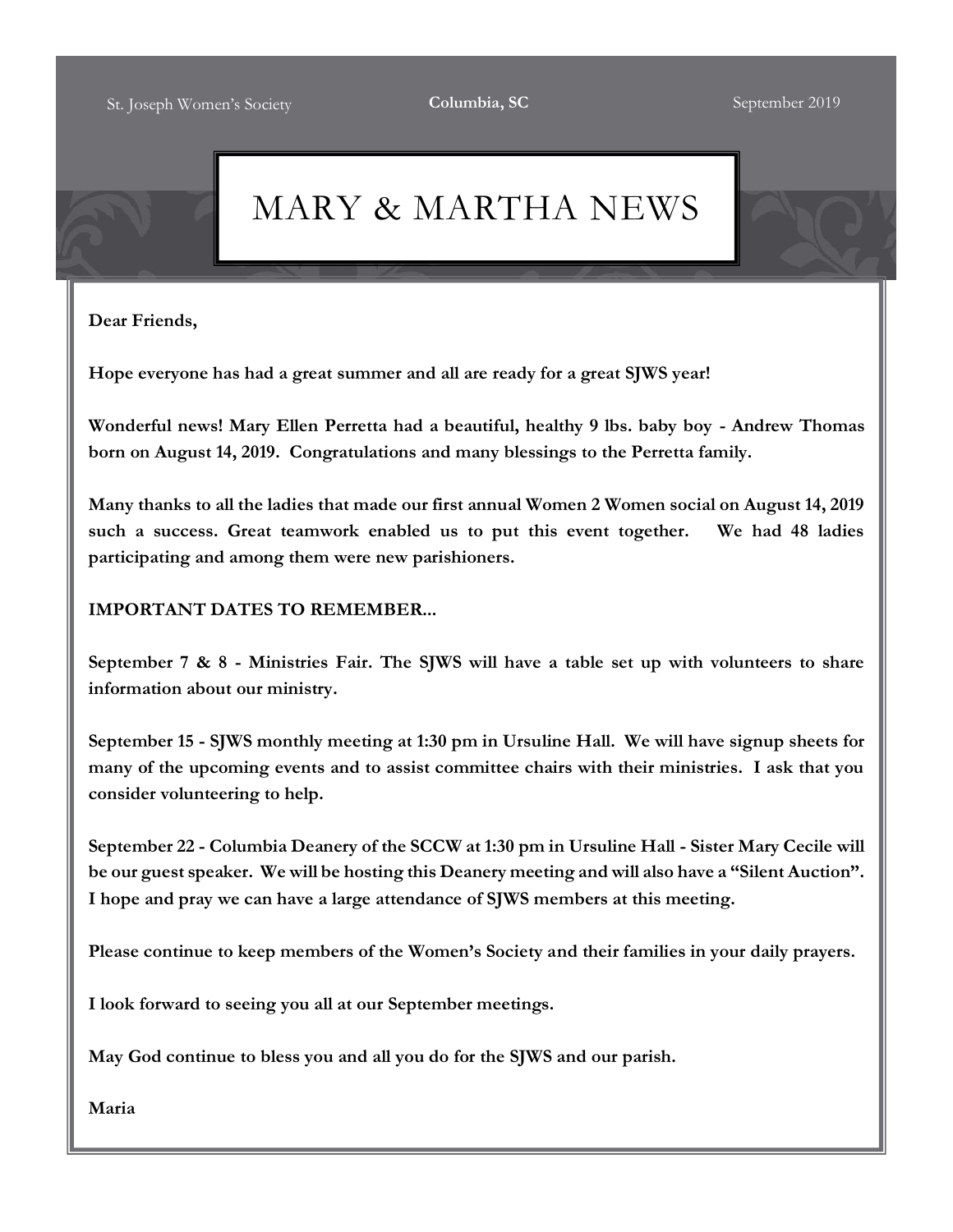### **Thank You Letter From Birthright**

Dear Gwen,

Thank you for making me feel so welcome today at the St. Joe's Women'sSociety Tea/Luncheon Fundraiser to benefit Birthright of Columbia. What an honor it was to be among the many wonderful women and friends as they came together to share fellowship and benefit Birthright of Columbia with their donations.

Please extend our warmest thanks to ALL the planning committee, including the talented chefs, table assistants and guests. I was honored to be able to talk to each table and thank them for their generosity which has blessed the many girls and women who come through our doors everyday seeking hope, love and encouragement for their babies and themselves.

Please thank Julie and Beverly for their speedy accounting of the collection. We are speechless and blessed by the huge donation amount collected. (\$3100)

Looking forward to seeing you and Hilde and others on Monday with all the baby items collected by St. Joe's. More blessings for the young girls, women and babies.

Thank you again for giving me the opportunity to come share a beautiful day of fellowship with the Women's Group.

Blessings, Anita Campanelli Assistant Program Director Birthright of Columbia

#### ANNUAL FUND RAISING EVENT!

#### **Make-Take-Donate**

The last two years the Make-Take-Donate sessions have created a lot of casseroles for the sale. Would you be willing to lead a session? The sessions are scheduled for October 4th and October 11th and limited to six participants. All you need is a recipe that you like and that freezes well and your willingness to lead. You will purchase all ingredients and containers for the dish and be reimbursed from the \$15 collected from each participant.

#### **2019 Fall Sale - November 23 & 24**

November is not as far away as you think. The fall sale is our only fundraiser to earn money to provide gifts to the parish as well as making our outreach ministry possible. The sale has focused on our delicious homemade casseroles and baked goods. If cooking is not in your wheelhouse, I am sure you have another talent to share. Are you crafty? Can you decorate? Head up one of the areas of the sale? Be present to help with the sale? Have a great idea that we might try?

**Our success is dependent on us pooling our talents. Find your niche and make this the best fundraiser ever. Contact either Gwen Skipper or Teresa Sowers and let us know how you want to get involved.** 

The Saint Joseph Women's Society are friends in faith who share the Gospel; serve the parish, community, and world; and mold strong Catholic women leaders.